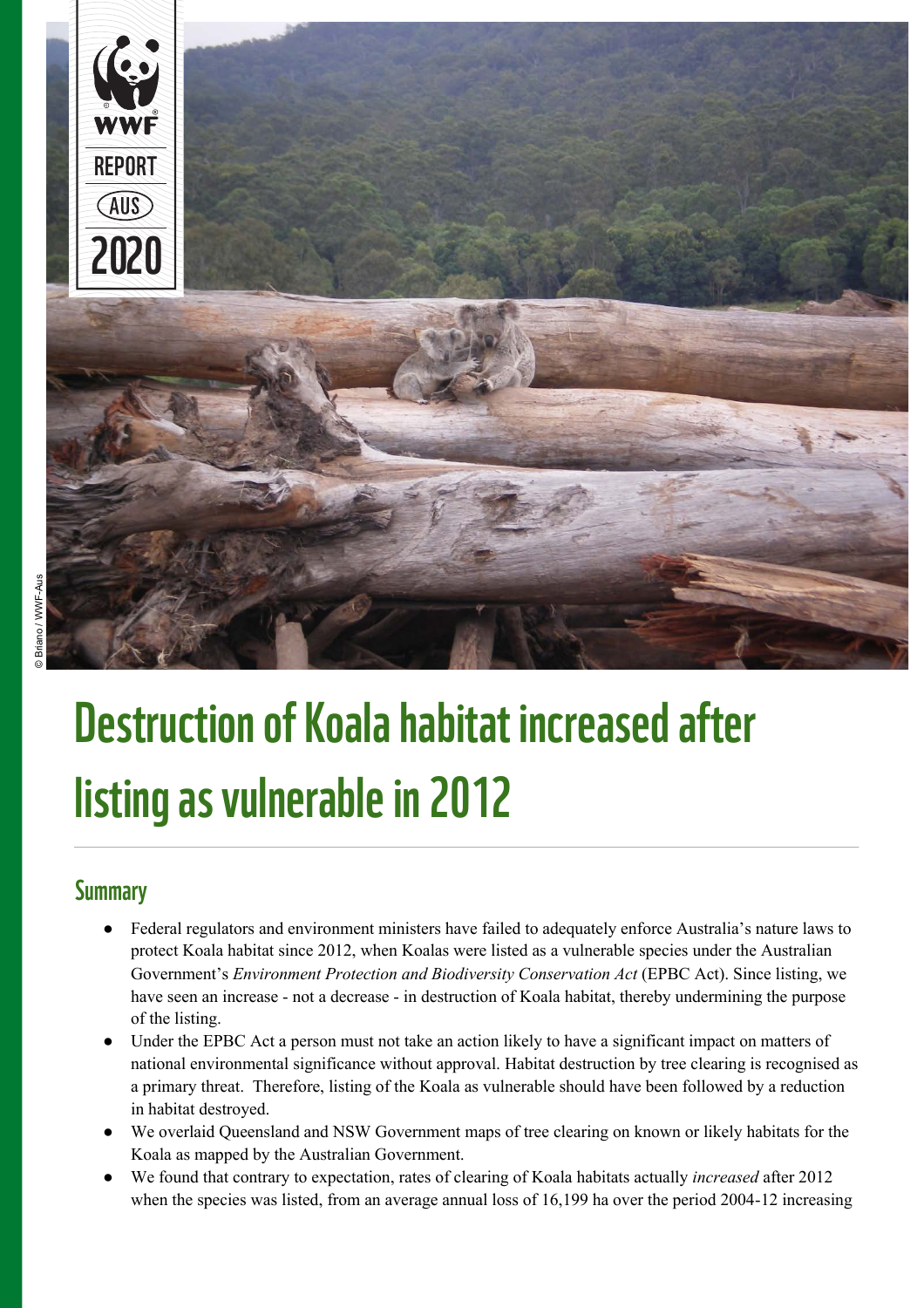- Since the Koala was listed as vulnerable in 2012 a total of 177,411 ha of known or likely Koala habitat has been cleared:103,936 ha in Qld (up to mid 2018) and 73,475 ha in NSW (up to mid 2017).
- Of this destruction, 80% was for livestock pasture in Queensland, while in NSW, forestry dominated losses of Koala habitat (62%).

# **Introduction**

The Koala is an iconic, forest-dependent, arboreal folivore which was once very common across Australia despite significant population declines in the early 20th century due to hunting.

Following major population declines after 1990, the populations of the species in Queensland (Qld), New South Wales (NSW) and the Australian Capital Territory (ACT) were listed under the Australian Government's *Environment Protection and Biodiversity Conservation Act* (EPBC Act) as "Vulnerable to extinction" in 2012.<sup>1</sup> The Threatened Species Scientific Committee recognised in recommending the listing that habitat loss and fragmentation due to tree clearing was a significant driver of observed population declines, but they also assumed that "[l]arge scale land clearing for agricultural purposes has effectively ceased", unaware that tree clearing laws in both the chief range states Queensland and New South Wales would be subsequently weakened.<sup>2</sup>

Under the EPBC Act, a person must not take an action that has a significant impact on threatened species without first seeking and obtaining authorisation.<sup>3</sup> A significant exemption is for forestry (timber harvest) operations in a Regional Forest Agreement area.<sup>4</sup>

However, compliance with and enforcement of the Act is severely lacking on a large scale. Of all EPBC Act listed threatened species habitats lost nationwide from 2000 to 2017, 93% by area were neither referred nor approved under the EPBC Act.<sup>5</sup>

The purpose of listing is to reduce the destruction of listed species habitats, prevent population decline and promote recovery. Such an outcome has been reported in the United States under the *Endangered Species Act*. <sup>6</sup> In this analysis we examine rates of clearing of Koala habitat to test if the listing had actually increased the protection of the species, as is the intent of the Act.

# **Findings**

Contrary to expectation, Koala habitat clearing actually *increased* after 2012 when the species was listed. In Queensland, the annual average loss of 16,199 ha over the period 2004-12 increased by 7% to 17,323 ha for 2012- 18 . In New South Wales, average annual loss of 11,153 ha in the period 2004-12 increased by 32% to 14,695 ha from 2012-17.

However, there were also very different patterns of change over time. In Queensland, habitat loss started high in 2004-05 and declined to a minimum in 2009-10, reflecting the ban on broadscale clearing for agriculture of 2006

<sup>&</sup>lt;sup>1</sup> Threatened Species Scientific Committee (2012) *Advice to the Minister for Sustainability, Environment, Water, Population and Communities from the Threatened Species Scientific Committee (the Committee) on Amendment to the list of Threatened Species under the* Environment Protection and Biodiversity Conservation Act 1999 (EPBC Act) (Phascolarctos cinereus). URL: http://www.environment.gov.au/biodiversity/threatened/species/pubs/197-listing-advice.pdf

 $<sup>2</sup>$  Ibid.</sup>

<sup>&</sup>lt;sup>3</sup> EPBC Act Sect 18

<sup>4</sup> EPBC Act Sects 38-42

<sup>&</sup>lt;sup>5</sup> Ward MS et al, (2019) Lots of loss with little scrutiny: The attrition of habitat critical for threatened species in Australia. *Conservation Science and Practice*, 1(11), p.e117.

<sup>6</sup> Taylor MFJ et al. (2005) The effectiveness of the Endangered Species Act: a quantitative analysis. *BioScience*, 55(4), pp.360-367.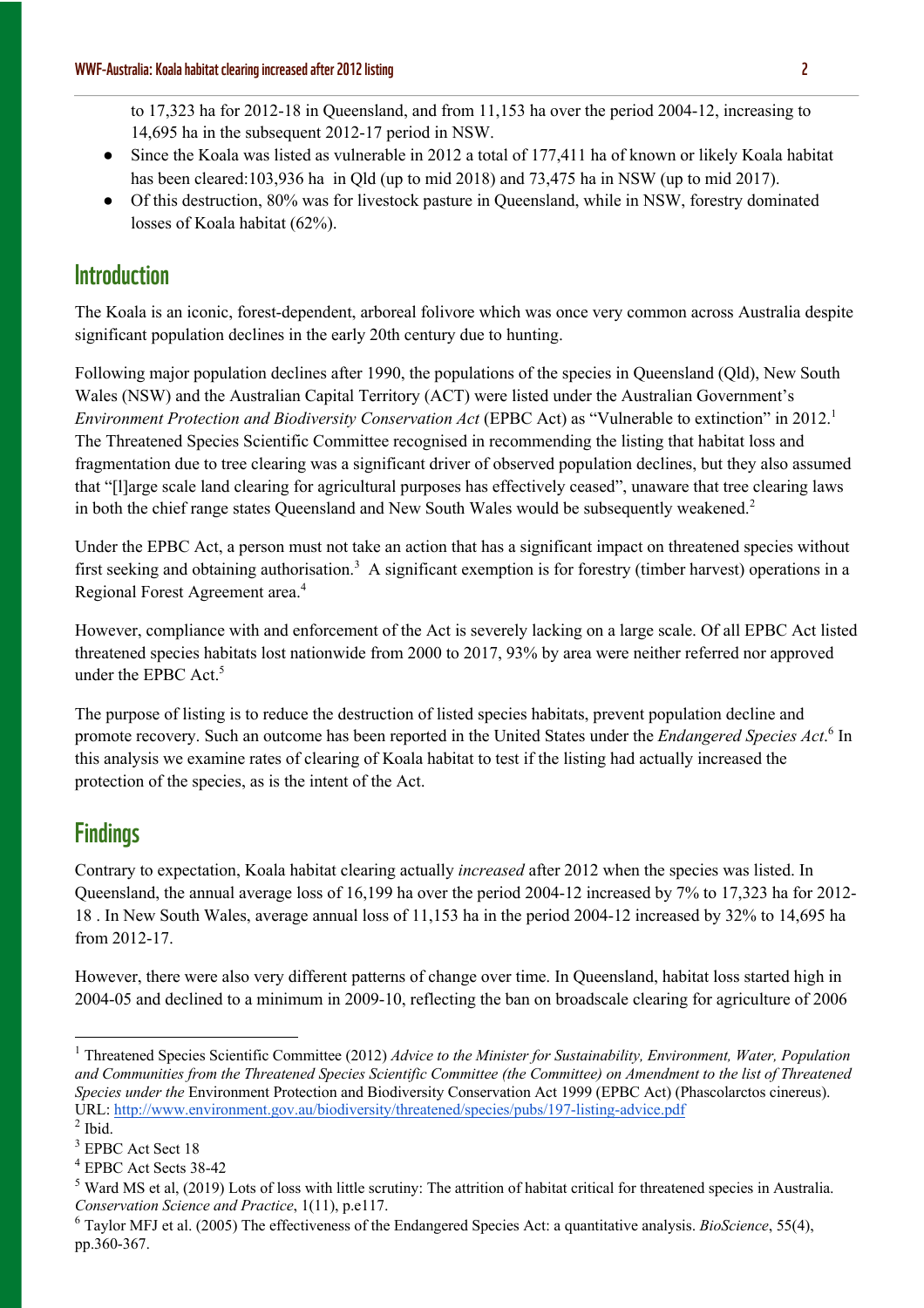#### WWF-Australia: Koala habitat clearing increased after 2012 listing 3

(Fig. 1). But thereafter, Koala habitat clearing rates climbed up again reaching a peak in 2015-16 greater than that in 2006-7, following the significant weakening of the law by the Newman government in 2012-13 (Fig.1).<sup>7</sup>

In NSW, clearing of Koala habitat rose to a peak in 2009-10 (the year of minimum clearing in Qld) despite the restrictions of 2005 under the now repealed *Native Vegetation Act*. From 2010 to 2015, however, Koala habitat clearing rates fell and remained at relatively low levels. Then in 2015-17, habitat clearing rates increased again to a higher level than the 2009-10 peak (Fig. 2). The NSW government whole-of-state statistics for all tree clearing show increases of clearing in 2015-16 and 2016-17 relative to prior years but not as dramatic as that found here considering only Koala habitat.<sup>8</sup> The reasons for the dramatic recent rise in Koala habitat losses are unclear, but certainly major restructuring of the law in NSW in 2016 is a likely culprit as revealed in a recently leaked report by the NSW Natural Resources Council.<sup>9</sup>

Regardless, it is evident that the listing of the Koala as vulnerable in NSW, Qld and the ACT (not analyzed here) was followed by poorer, rather than improved protection of Koala habitats as mapped by the Commonwealth.

In Queensland, this may be because 80% of habitat destruction was for pasture (Fig. 3) and such clearing is almost never referred for assessment under the EPBC Act. Of the 25 total referrals for agricultural clearing in Queensland, only five appeared to be connected to pasture development and only two fell within the period of study.<sup>10</sup> There is no evidence that the regulator is taking any enforcement action to correct mass non-compliance with the referral obligations of the Act.<sup>11</sup> In Queensland, the majority of the habitat cleared was mapped as "likely-to-occur" by the Australian Government, that is, not known to be occupied habitat, but predicted by models to provide habitat (Fig. 1).

In NSW, most of the habitat cleared was mapped as "known-to-occur" by the Australian Government, and 62% of clearing was for Forestry, with Pasture development a distant second (Fig. 3). This may derive from NSW having a Regional Forest Agreement which provides an exemption to the referral obligations of the EPBC Act.<sup>12</sup>

Clearing of Koala habitat is most heavily concentrated in the core of the Koala's range in South-East Queensland and the Northern Rivers region of NSW (Fig. 4).

Satellite images showing examples of the destruction of known Koala habitat in Queensland are provided in Figs 5 and 6.

<sup>7</sup> Taylor MFJ (2018) *Bushland destruction in Queensland since laws axed.* WWF-Australia technical briefing. URL: http://www.wwf.org.au/ArticleDocuments/360/pub-briefing-bushland-destruction-in-queensland-since-laws-axed-9feb18.pdf.aspx

<sup>8</sup> NSW Government (2020) *NSW Woody Vegetation Change 2017-18 spreadsheet.* URL:

https://www.environment.nsw.gov.au/topics/animals-and-plants/native-vegetation/reports-and-resources/reports

<sup>9</sup> Hannam P (2020) Devastating biodiversity loss made worse by rise in land clearing. *Sydney Morning Herald* news report. URL: https://www.smh.com.au/environment/conservation/devastating-biodiversity-loss-made-worse-by-rise-in-landclearing-20200327-p54em2.html

<sup>&</sup>lt;sup>10</sup> These referrals are 2003/1090, 2003/962, 2003/988, 2004/1335 and 2015/7440.

<sup>&</sup>lt;sup>11</sup> Taylor MFJ (2019) *Pervasive inaction on national conservation law in Queensland, 2016-18*. WWF-Australia briefing update. Available from: https://docs.google.com/document/d/1lURS6ap6T4RcfsQSZbrUvJzSyyHGwCUvhvLp\_pQq7Zk

<sup>12</sup> NSW Government Dept of Primary Industries (2020) *NSW Regional Forest Agreements.* URL https://www.dpi.nsw.gov.au/forestry/regional-framework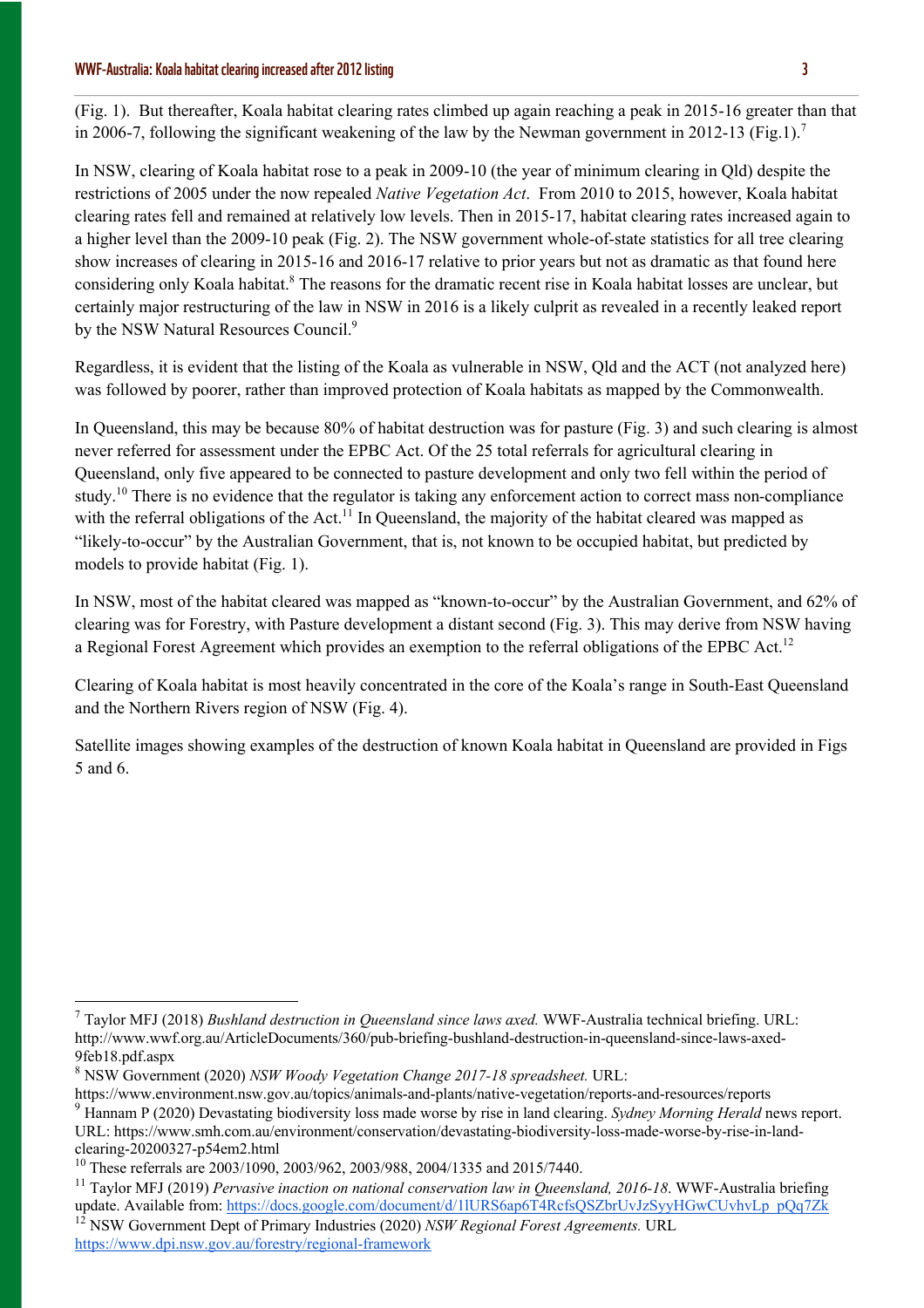#### Conclusions and recommendations

These results show that the listing of the Koala under the EPBC Act has demonstrably failed to protect the habitats of the species. Rather, the pace of destruction of Koala habitat in Queensland and New South Wales, has actually increased since the Koala was listed in 2012. Destruction of Koala habitat appears to be driven largely by changes in state regulatory regimes, namely the weakening of the *Vegetation Management Act* in Queensland in 2012/13, and introduction of self-assessable clearing codes in 2014, followed by repeal of the *Native Vegetation Act* in 2017 in New South Wales.<sup>13</sup>

The EPBC Act could and should have been used to over-rule these state regulatory changes once the Koala was listed. However, chronic lack of enforcement of the referral obligations of the EPBC Act as observed more broadly by Ward et al  $(2019)^{14}$ , and potentially also the EPBC Act exemption provided by the Regional Forest Agreement in NSW has rendered the Act ineffective in regard to prevention of Koala habitat destruction.

Federal regulators have clearly failed in their responsibility to protect Koala habitat under federal law. Instead, the Koala and many other threatened species have been left to the mercy of state native vegetation laws which were substantially weakened in Queensland in 2013 and in NSW in 2016.

The Federal regulator of the EPBC Act must as a matter of urgency begin to effectively enforce the Act to rein in the ongoing destruction of habitat that has led to the Koala being listed as vulnerable, particularly in regard to destruction of forest habitats that go unreferred and unapproved at a large scale.

The urgency has been made all the greater by the bushfires that have burned through Koala habitats particularly in NSW over the past summer (2019-20). Nearly 7,000 Koalas were estimated killed in the NSW bushfires, which taken together with habitat loss and drought, has prompted a petition to have the Koala uplisted to endangered.<sup>15</sup>

The EPBC Act is currently under review.<sup>16</sup> The chronic lack of enforcement and ineffectiveness of listing in preventing habitat loss suggests that the Act itself needs reform. One of the reform priorities should be the institution of an independent regulator insulated from political pressure, such as the proposed Environmental Protection Authority.<sup>17</sup>

<sup>13</sup> Evans MC (2016) Deforestation in Australia: drivers, trends and policy responses. *Pacific Conservation Biology*, 22(2), pp.130-150.

<sup>&</sup>lt;sup>14</sup> Ward MS et al. (2019) Lots of loss with little scrutiny: The attrition of habitat critical for threatened species in Australia. *Conservation Science and Practice*, 1(11), p.e117.

<sup>15</sup> Lane A et al. (2020) *A review of the conservation status of New South Wales populations of the Koala (*Phascolarctos cinereus*) leading up to and including part of the 2019/20 fire event.* A Biolink report prepared for the International Fund for Animal Welfare (IFAW).

<sup>16</sup> Australian Government Department of Environment (2020) *Independent review of the Environment Protection and Biodiversity Conservation Act 1999.* URL https://www.environment.gov.au/epbc/about/review

<sup>&</sup>lt;sup>17</sup> As advocated by the Places You Love alliance, URL: http://www.placesyoulove.org/australiawelove/naturelaws/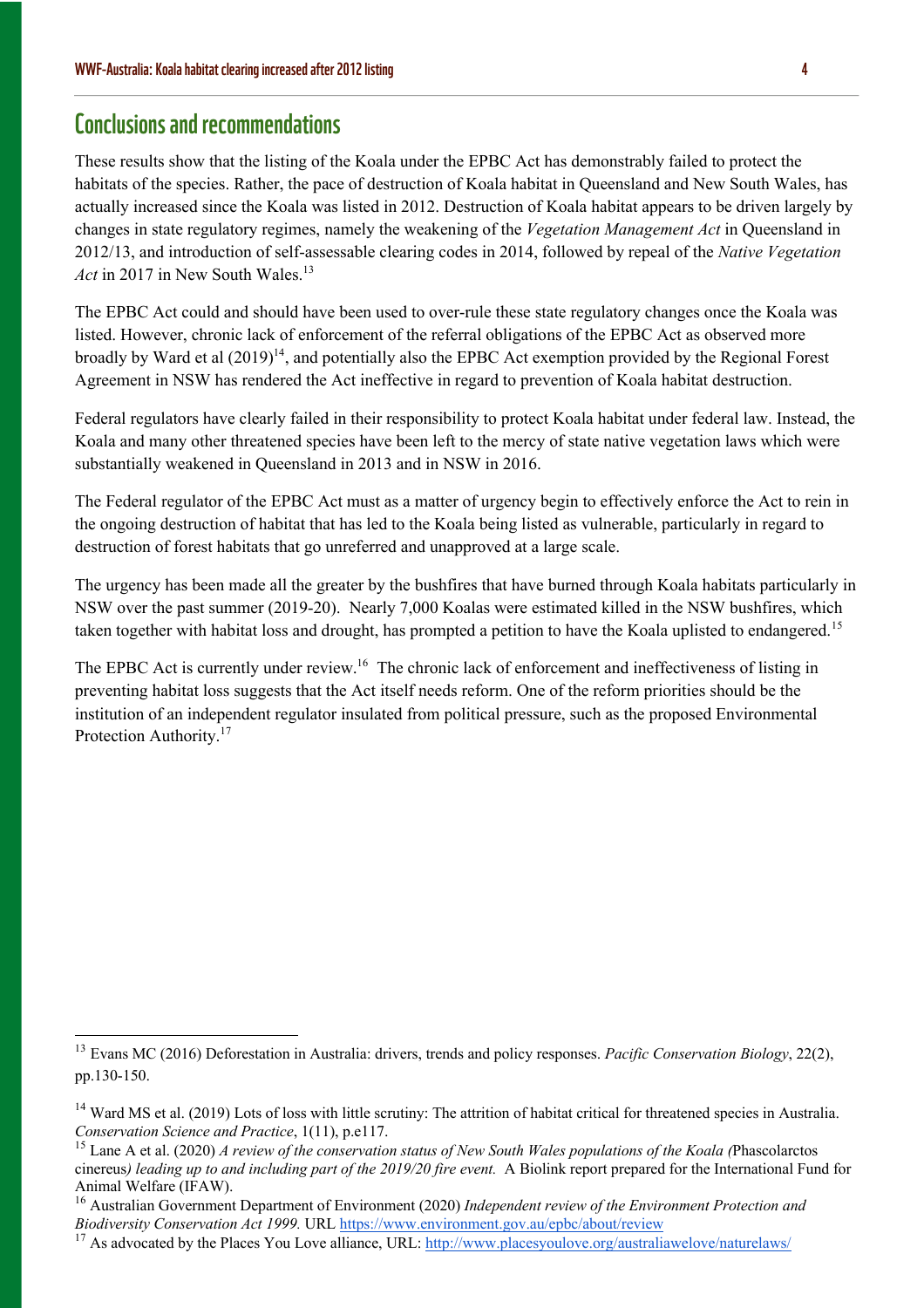

**Fig. 1. Areas of Koala habitat cleared in Queensland from 2004 to 2018.** 



**Fig. 2. Areas of Koala habitat cleared in New South Wales 2004 to 2017. \* indicates years where Spot or Sentinel 5-10m satellite data was used. In earlier years, Landsat imagery was used.**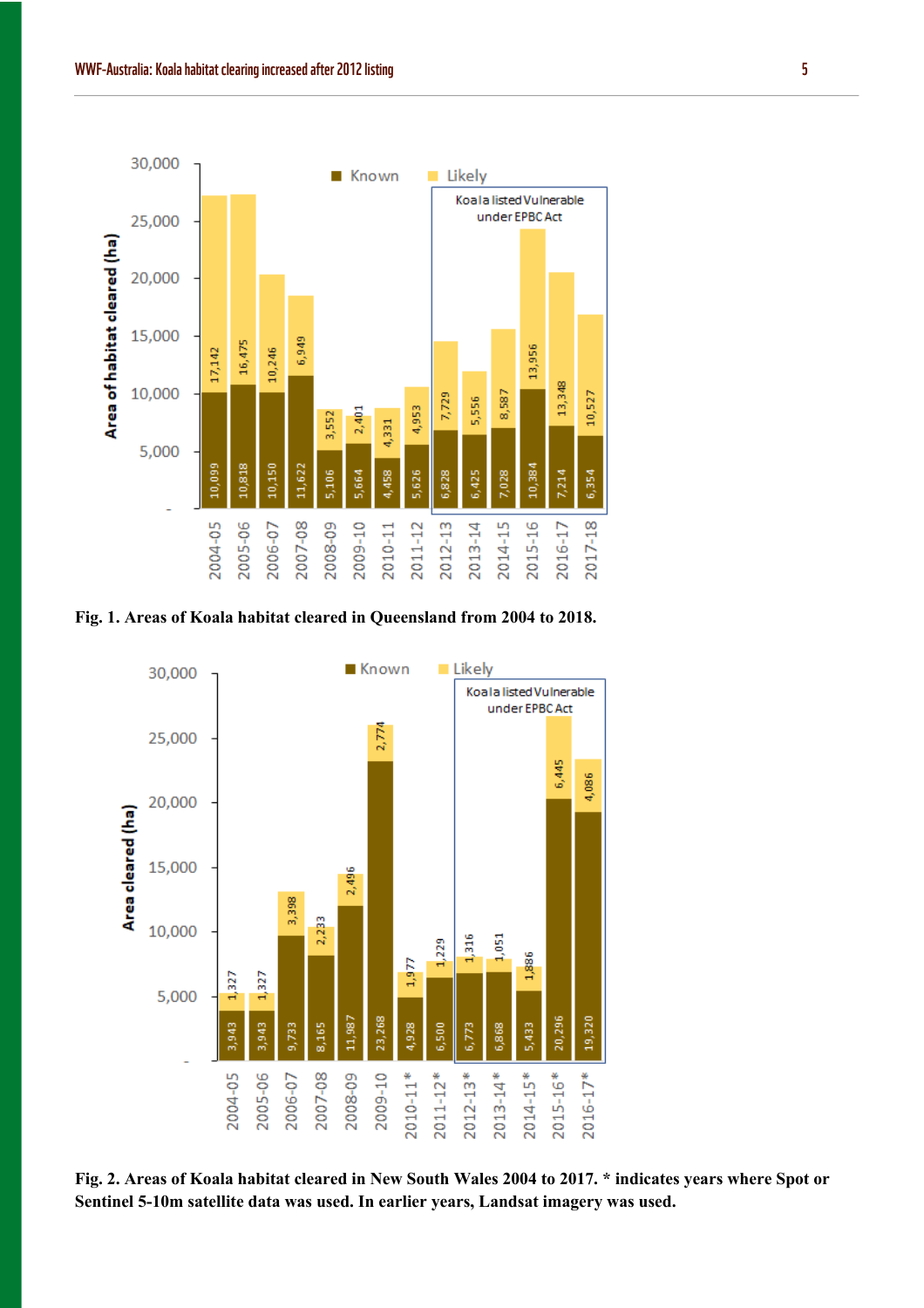

**Fig. 3. Purpose as attributed by state governments to clearing of Koala habitats in Queensland (left) and NSW (right). Labels show the purpose of clearing, area in hectares and percentages of all habitat cleared over the study period.**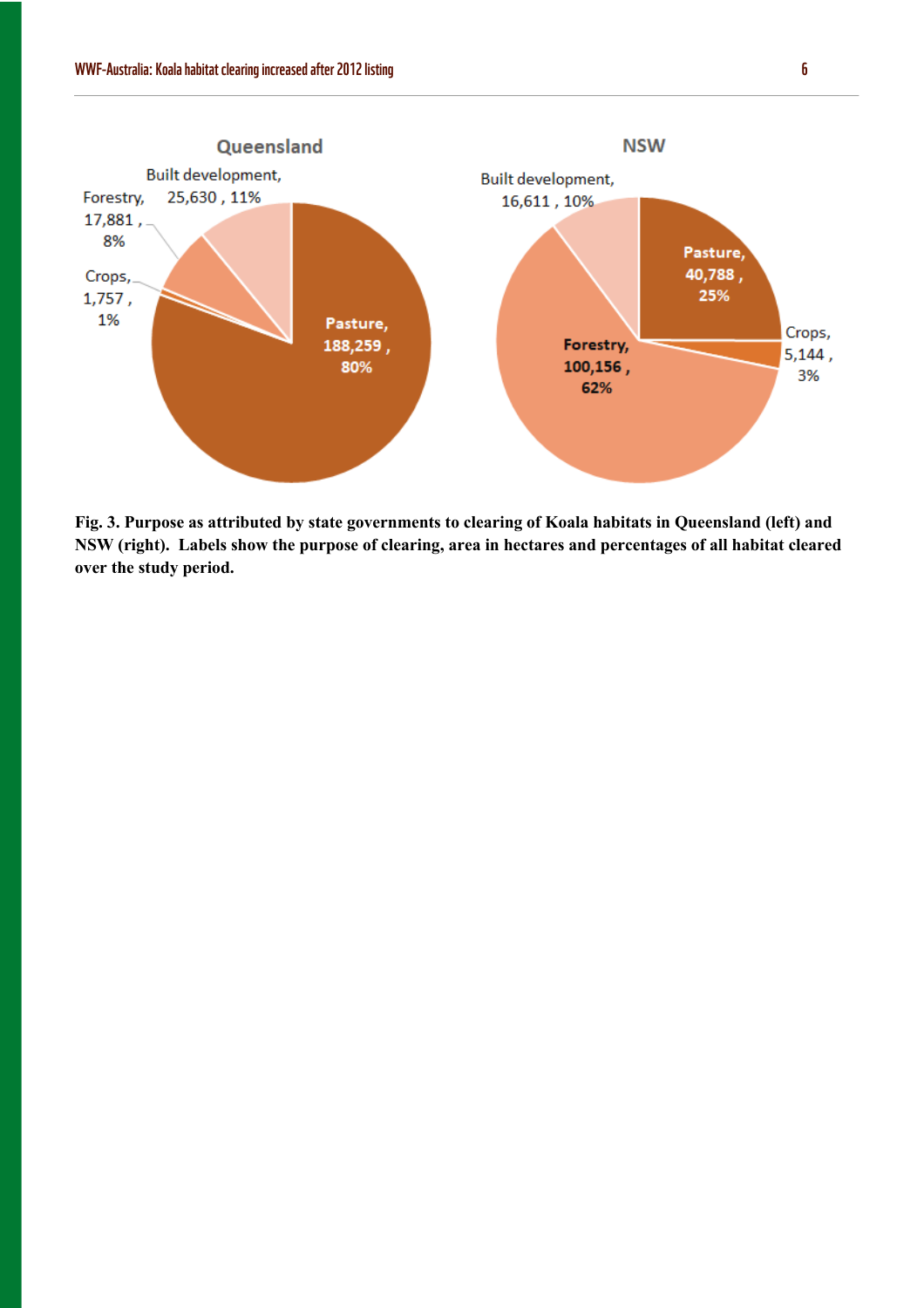

**Fig. 4. Map of Koala habitat areas cleared in uniform sized hexagon tiles across Qld and NSW showing which regions had the most absolute loss of habitat.**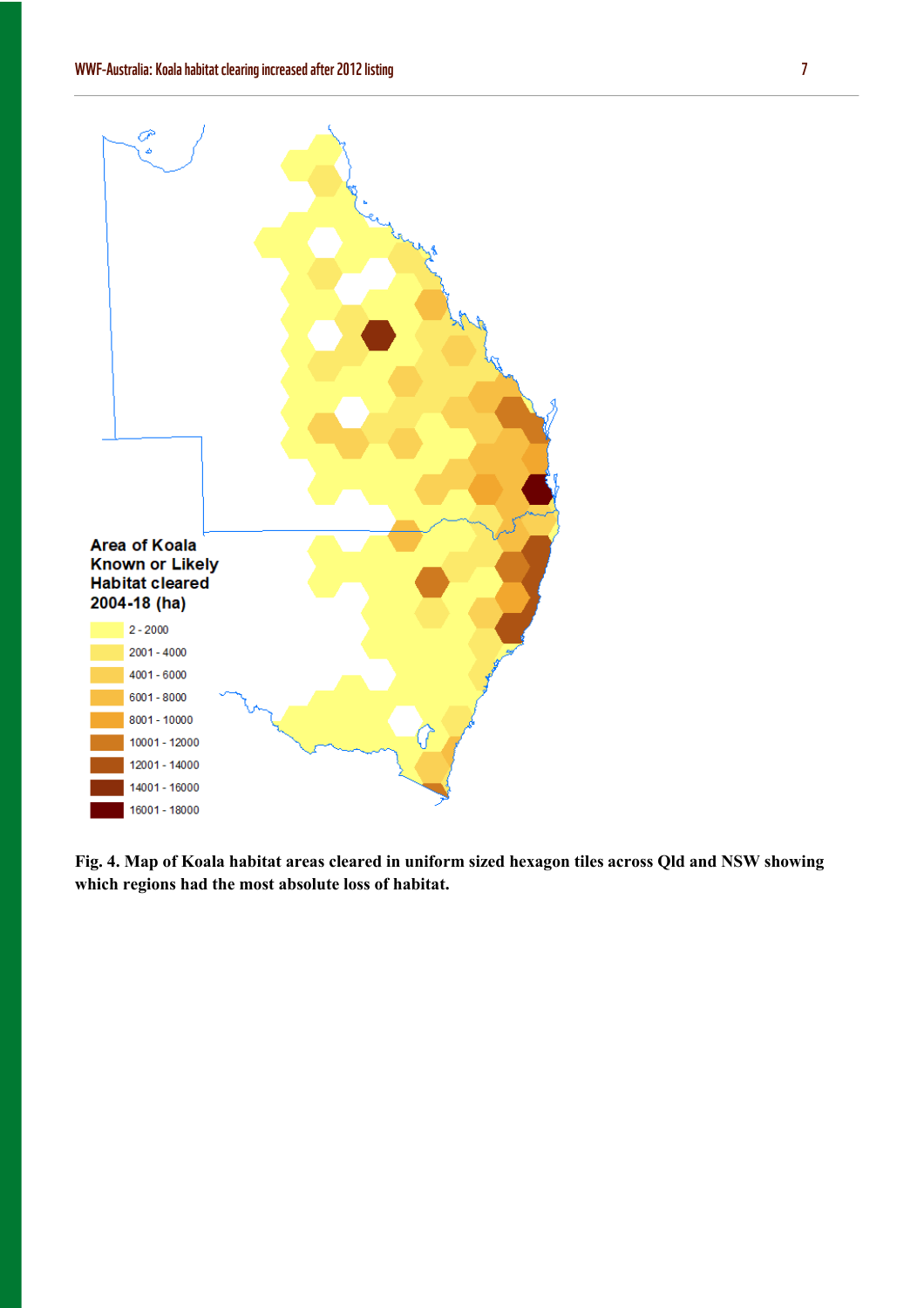



#### (c)

**Fig. 5. Example of Koala habitat loss shown from satellite images of the area around Spring Creek Qld, in 2004 (a), and in 2017 (b), and the areas of known Koala habitat (white overlay) reported as cleared by SLATS over the 2004-18 period (c) for a mixture of purposes.**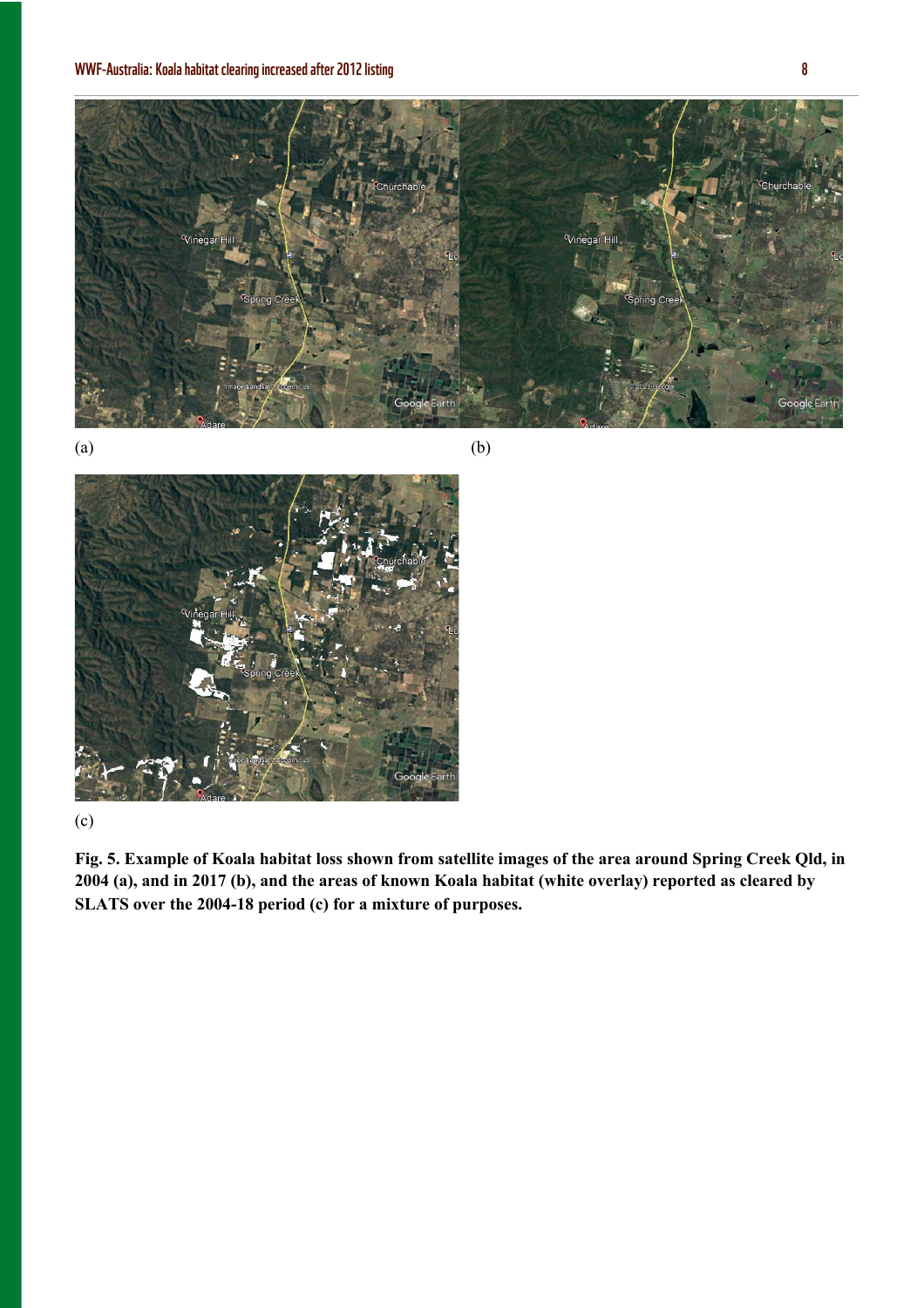

**Fig. 6. From the same region shown in Fig. 5, a sample close up of the thinning of forest and creation of a dam for pasture development in known Koala habitat. Thinning was made self-assessable in Queensland in 2013, but was made subject to approval again in 2018. Top image shows the forest as it was in 2014, and bottom as it was in 2018, after the development. Although this development occurred after the Koala was listed in 2012, there was no associated referral under the EPBC Act in the public register.**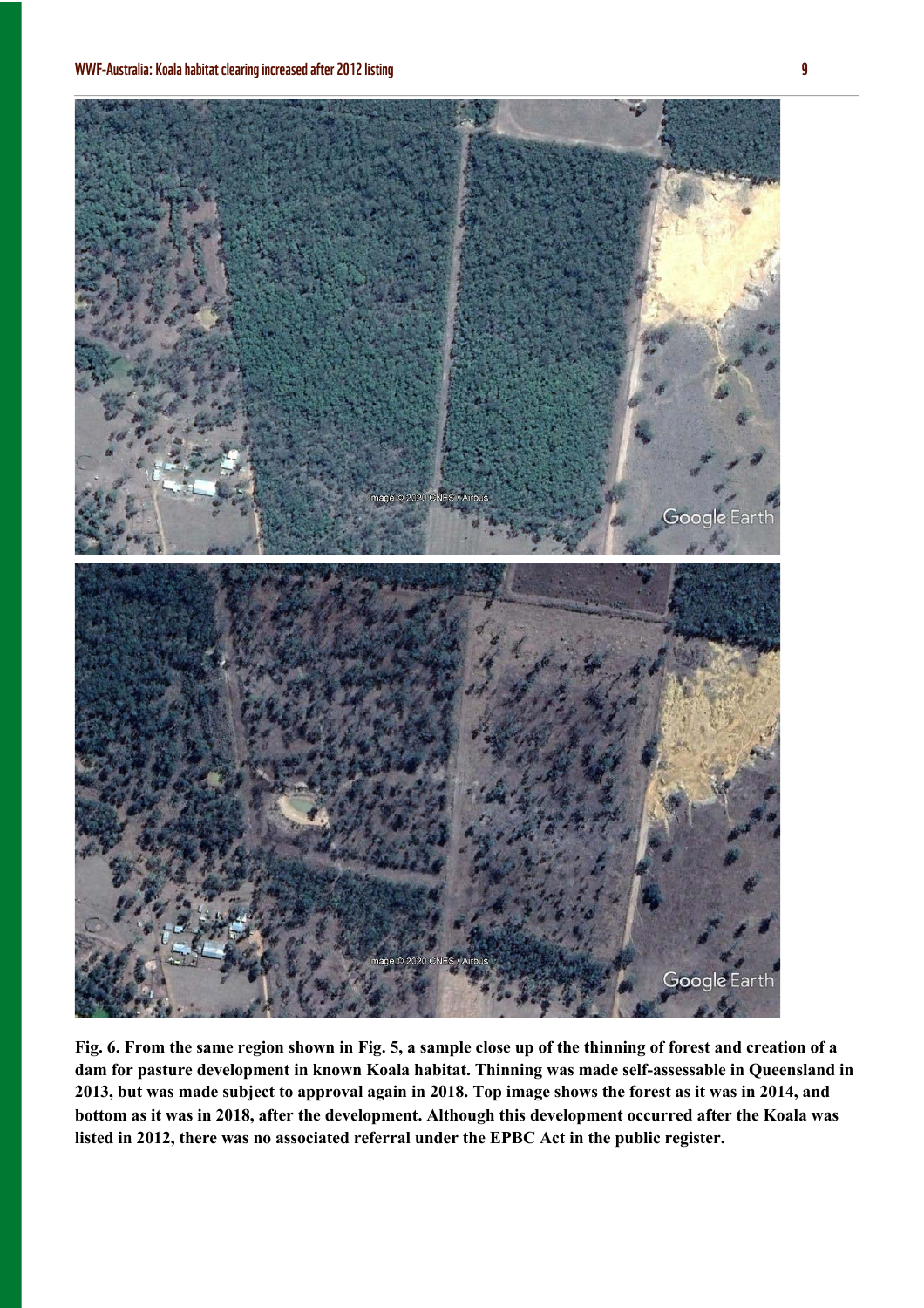### **Methods**

The Queensland Government's Statewide Land and Tree Study (SLATS) record of woody vegetation change was downloaded for the period 2004 to 2018.<sup>18</sup> Detections in categories "10- Natural disaster damage" and "11- Natural tree death" were excluded, since they did not involve active destruction of native bushland. Categories of reasons for clearing (purpose categories) reported in the SLATS spatial data were reduced down to just four: 1 pasture (including thinning), 2-crops, 3-forestry and 4-built development (Appendix 1). Polygon layers were converted back to a 30m raster snapped to the original native SLATS rasters. Rasters were then mosaicked to a single raster combining the year of detection and the purpose. Wherever pixels took multiple values in different years, only the earlier year was retained, to avoid double counting of repeat clearing events.

The NSW Government SLATS data for 2004 to 2015 were also downloaded from SEED.<sup>19</sup> The Landsat-derived polygon layers were downloaded for the years 2004 to 2010. For the years 2010 to 2015, the Spot5 derived layers were downloaded. For the years 2015-17, we obtained raster SLATS products under licence from the NSW Government. All these layers were also resampled to 30m pixel rasters snapped to the Queensland rasters and using the same Queensland Albers projection, after excluding fire and other natural causes of forest loss. As for Queensland, purpose categories were reduced to just four levels of pasture, crops, forestry and built development (Appendix 1), and the rasters were mosaicked to a single raster combining detection year and purpose. SLATS for 2017-18 have not been released at time of writing.

The National Greenhouse Gas Inventory's *Forest Cover* 25m rasters for 2004, the commencement of the study period, were obtained from the Australian Government under licence. Rasters were resampled using a majority rule and aligned to the National Vegetation Information System's (NVIS v 5.1) 100m pixel rasters.

We obtained from ABARES catchment scale (50m pixel) Land Use current and archival rasters which enabled us to reconstruct as closely as possible the land use that would have been present in  $2004<sup>20</sup>$  From these we extracted relatively natural land uses to minimise the chance of counting areas that had already been developed or converted to non-natural land covers at the start of the study period. Primary land use categories considered relatively undeveloped were "Conservation and Natural Environments" and "Production from relatively natural environments." Under the primary category of "Water" the secondary category of "marsh or wetlands" was also included because marshes can be wooded and also susceptible to clearing. This "relatively natural in 2004" land use extract was converted to the same 100m pixel raster aligned to NVIS v5.1 rasters.

We created a filter layer combining these two layers: "forested and in a relatively natural undeveloped land use in 2004". The cleared bushland rasters for NSW and QLD as described above were intersected with this filter, to produce a derived product of pre-existing natural forest areas cleared. Importantly, this enabled us to mask out any SLATS clearing attributed to forestry that was actually plantation harvest, not the harvest or conversions of native forests.

The known- or likely-to-occur habitats (KL) of the Koala in NSW and Qld was extracted from the Australian Government *Species of National Environmental Significance* (SNES) spatial database 2016 release and

Statewide Landcover and Trees Study Queensland series:

http://qldspatial.information.qld.gov.au/catalogue/custom/detail.page?fid={BFE72491-2233-4FDF-8F6A-274E49F42FDC} <sup>19</sup> https://www.seed.nsw.gov.au/

<sup>&</sup>lt;sup>20</sup> Many thanks to Josie Mewitt in ABARES for assistance.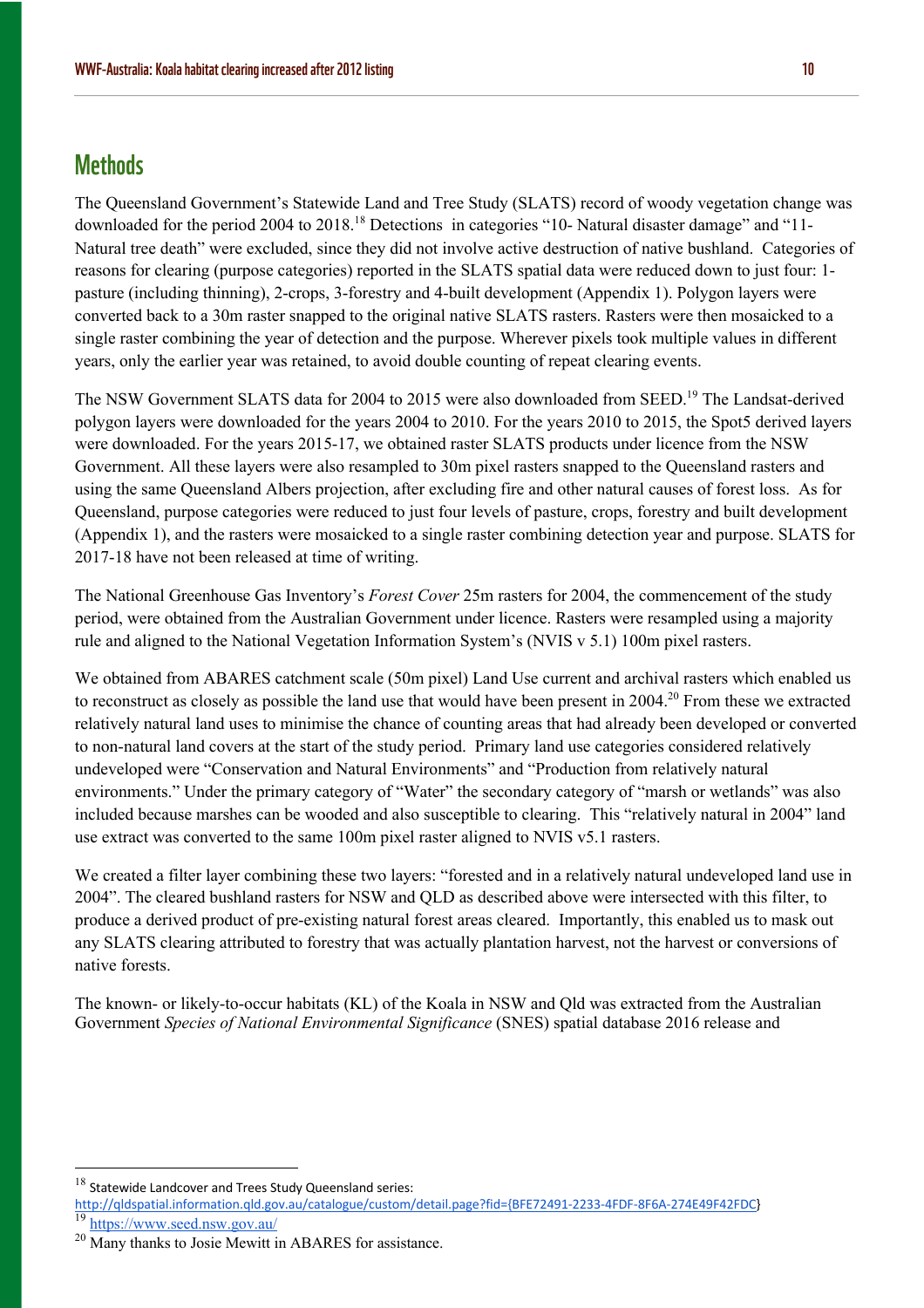intersected with the clearing rasters generated as described above. Areas of KL habitat cleared in each state for a given year for a given purpose were summed and tabulated.

#### **Caveats**

The known- or likely-to-occur habitats Koala habitats as mapped by the Australian Government in the SNES database were taken at face value. The "may occur" polygons were discarded because they are too broad-brush and include habitats that could not possibly be of value to Koalas. In the spatial database provided to WWF, the Koala habitat polygons were marked with the load date of 21/9/15, roughly the middle of the period between listing and mid 2018 when the SLATS record stops. These data are known to differ significantly from other habitat maps generated by state governments (such as the southeast Queensland model produced recently by the Queensland Government<sup>21</sup>) or by other entities, in particular our own earlier report for Queensland.<sup>22</sup> In particular, they include areas known to have been cleared or developed at the commencement of the study period. Hence we have taken steps to remove such areas from this analysis.

The switching of methodologies in NSW is already known to have caused significant changes in areas detected as cleared due to methodology alone (Fig. 2). We did not however make any attempt to validate the data against other sources. Detections of clearing and the clearing purposes ascribed to those instances of clearing as detailed in the SLATS spatial data made available by both state governments were taken at face value.

We did however take steps to remove detections that were repeat clearing events within the study period, or were already developed or non-forested at the start of the period. Any errors in re-categorising SLATS ascribed purposes to the uniform four purpose categories as shown in Fig. 3 and Appendix 1 are however the author's sole responsibility.

The annual totals of habitats cleared in Figs. 1 and 2 are just the areas of detections as delineated in respective state SLATS spatial data and were not corrected to annual rates by taking account of the different time elapsed between satellite images used to detect clearing, where not exactly one year.

#### Author

Martin F.J. Taylor

#### **Citation**

Taylor MFJ (2020) *Destruction of Koala habitat increased after listing as vulnerable in 2012.* WWF-Australia technical briefing.

#### Acknowledgements

The assistance of WWF conservation staff and the WWF-Australia Eminent Scientists Group in reviewing the manuscript is gratefully acknowledged.

<sup>21</sup> Queensland Government Department of Environment and Science (2020). *Spatial modelling for koalas in South East Queensland, v 1.0.* URL:

<sup>&</sup>lt;sup>22</sup> Taylor MFJ (2017) *Koalas Lost To Bulldozers In Queensland 2010-16*. WWF-Australia technical briefing. URL: http://www.wwf.org.au/ArticleDocuments/360/pub-koalas-lost-to-bulldozers-in-queensland-2010-16-22nov17.pdf.aspx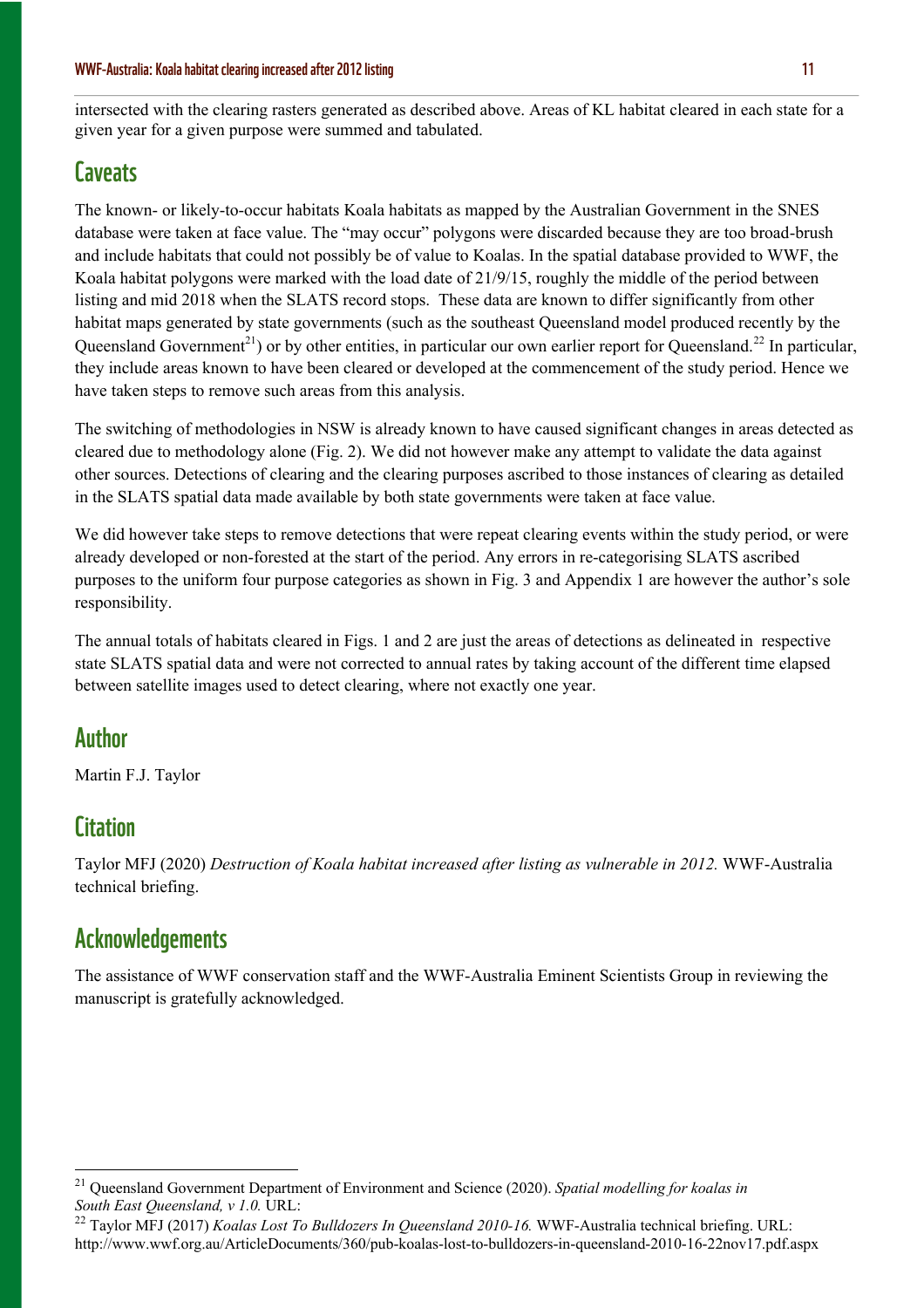# APPENDIX 1. Reclassification of SLATS purpose codes to a uniform four level code in Qld and NSW.

#### *Table 1. Reclassification of Queensland SLATS*

| <b>SLATS</b> code <b>SLATS</b> description |                                           | <b>Recoded</b>      | <b>Comments</b>                                               |
|--------------------------------------------|-------------------------------------------|---------------------|---------------------------------------------------------------|
|                                            | Pasture                                   | l Pasture           |                                                               |
| 2                                          | Crop                                      | 2 Crops             |                                                               |
| 3                                          | Settlement                                | 4 Built development |                                                               |
| 4                                          | Mine                                      | 4 Built development |                                                               |
| 5                                          | Infrastructure                            | 4 Built development |                                                               |
| 6                                          | <b>Timber Plantation</b>                  | 3 Native forestry   | Native forest harvest is included not just plantation harvest |
|                                            | Thinning                                  | l Pasture           | Most thinning is for pasture                                  |
| 8                                          | Missed clearing in previous era 1 Pasture |                     | Most clearing is for pasture, and this is a small category    |

#### *Table 2. Reclassification of NSW SLATS up to 2008*

| <b>SLATS</b> code | <b>SLATS</b> description    | <b>Recoded</b>      | <b>Comments</b>                                      |
|-------------------|-----------------------------|---------------------|------------------------------------------------------|
| 40                | Agricultural clearing       | 1 Pasture           | Most ag clearing is pasture                          |
| 41                | Clearing to pasture         | 1 Pasture           |                                                      |
| 42                | Clearing to crop            | 2 Crops             |                                                      |
| 55                | Thinning                    | 1 Pasture           | Most thinning is for pastures                        |
| 46                | Clearing for settlements    | 4 Built development |                                                      |
| 47                |                             | 4 Built development | Not in SLATS code list but does appear in shapefile  |
| 48                | Mining                      | 4 Built development |                                                      |
| 51                | Infrastructure              | 4 Built development |                                                      |
| 53                | Establish timber plantation | 3 Native forestry   | Assuming a native forest conversion to plantation    |
| 60                | Forestry generic            | 3 Native forestry   | Assuming could be native timber harvest. Plantations |
|                   |                             |                     | filtered out later.                                  |
| 61                | Native forest harvest       | 3 Native forestry   |                                                      |

#### *Table 3. Reclassification of NSW SLATS up to 2008 to 2015*

|    | <b>SLATS</b> code SLATS description  | <b>Recoded</b>      | <b>Comments</b>                                             |
|----|--------------------------------------|---------------------|-------------------------------------------------------------|
| 70 | Generic agriculture clearing         | 1 Pasture           | Most clearing is for pasture                                |
| 71 | Clearing to pasture                  | 1 Pasture           |                                                             |
| 72 | Clearing to crops                    | 2 Crops             |                                                             |
| 73 | Clearing to horticulture             | 2 Crops             |                                                             |
| 74 | Clearing for farm infrastructure     | 2 Crops             | Even though infrastructure, likely to be for cropping       |
| 75 | Thinning for agriculture             | 1 Pasture           | Most thinning is for pasture                                |
| 77 | Clearing regrowth                    | 1 Pasture           | Most regrowth clearing is for pasture                       |
| 80 | Urban/industrial                     | 4 Built development |                                                             |
| 81 | Residential                          | 4 Built development |                                                             |
| 82 | Industrial/commercial                | 4 Built development |                                                             |
| 83 | Mining                               | 4 Built development |                                                             |
| 84 | General infrastructure               | 4 Built development |                                                             |
| 85 | Thinning urban                       | 4 Built development |                                                             |
| 86 | CSG and mining exploration           | 4 Built development |                                                             |
| 87 | Clearing regrowth for development    | 4 Built development |                                                             |
| 88 | Rural residential                    | 4 Built development |                                                             |
| 90 | Forestry -unknown type               | 3 Native Forestry   | Assume is for native forest harvest                         |
| 91 | Native forest harvest                | 3 Native Forestry   |                                                             |
| 93 | Clearing to establish new plantation | 3 Native Forestry   | Assuming a native forest conversion to plantation           |
| 94 | Forestry infrastructure              | 3 Native Forestry   | Even though infrastructure, likely to be for timber harvest |

#### *Table 4. Reclassification of NSW SLATS 2015 to 2017*